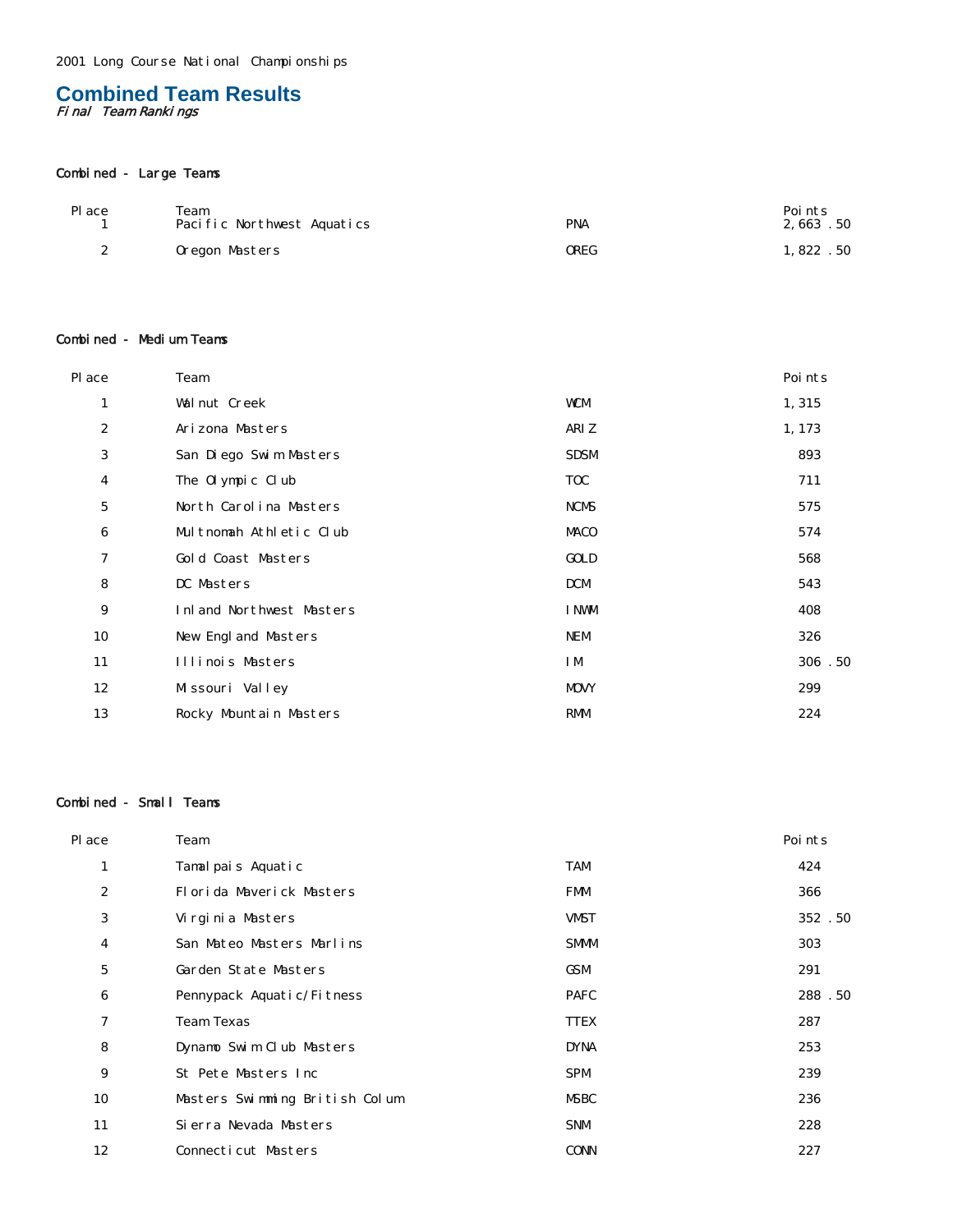| 13         | Great Ohio Swim Team           | <b>GOST</b> | 214.50 |
|------------|--------------------------------|-------------|--------|
| 14         | Montgomery Ancient Mariners    | <b>ANCM</b> | 185    |
| 15         | Georgia                        | GAJA        | 158    |
| 16         | Heart of Texas SwimMasters     | <b>HOTS</b> | 150.50 |
| 17         | Utah Masters                   | <b>UTAH</b> | 150    |
| 18         | Michigan Masters               | MI CH       | 146    |
| 19         | St Louis Masters Swim Club     | <b>SLAM</b> | 143    |
| 20         | Colonials "1776"               | 1776        | 140    |
| 21         | Crawfish Aquatics              | <b>CRAQ</b> | 138    |
| 22         | Oj ai - Santa Barbara          | 0SB         | 136    |
| 23         | Pl ano Wetcats                 | <b>PCAT</b> | 129    |
| 24         | Adirondack Masters             | <b>ADMS</b> | 127    |
| 25         | Metro Masters Swim Club        | METR        | 126    |
| 26         | YMCA Indy SwimFit              | <b>ISF</b>  | 125    |
| 27         | Ventura County Masters         | <b>VCM</b>  | 122    |
| 27         | Marpac Navy Masters            | <b>MARP</b> | 122    |
| 29         | Manatee Aquatic                | MAM         | 112    |
| 29         | Univ San Francisco             | <b>USF</b>  | 112    |
| 31         | Alaska Masters Swimming        | <b>AKMS</b> | 111    |
| 32         | Norrkoping KK                  | NKK         | 109    |
| 33         | Space Coast Masters            | <b>SPCO</b> | 105    |
| 34         | Vail Swimming                  | <b>VS</b>   | 104    |
| 35         | Southern Cal Aquatics Masters  | <b>SCAQ</b> | 98     |
| 35         | Terrapin Masters               | <b>TERR</b> | 98     |
| 37         | <b>Stanford Masters</b>        | <b>STAN</b> | 96     |
| 38         | Usa Water Bandits              | <b>USAB</b> | 83     |
| 39         | Wisconsin Masters Aqc          | <b>WMAC</b> | 81     |
| 40         | Ri nconada                     | <b>RINC</b> | 75     |
| 41         | Wildcat Masters                | WI LD       | 70     |
| 41         | Minnesota Masters Swim Club    | MI NN       | 70     |
| 43         | Clearwater Aquatic Team (Maste | <b>CATM</b> | 67     |
| 43         | 0*H*I*0 Masters Swim Club      | $0*H*$      | 67     |
| 45         | Los Altos Masters              | <b>LAM</b>  | 66     |
| 45         | Ukiah Masters Swim Club        | <b>UMSC</b> | 66     |
| 47         | Arkansas Masters               | <b>ARKM</b> | 65     |
| 47         | Sawtooth Masters               | <b>SAWS</b> | 65     |
| 49         | Uiuc Masters                   | UI UC       | 64     |
| 50         | Humu Masters Swim Team         | <b>HMST</b> | 61     |
| 50         | Strawberry Canyon Aqm          | <b>SCAM</b> | 61     |
| 50         | Club Deportivo Potosino        | CDP         | 61     |
| 53         | Davis Aqm                      | <b>DAM</b>  | 60     |
| 54         | Montana Masters                | MM          | 58     |
| ${\bf 55}$ | Brantford Masters Aquatic Club | <b>BRNT</b> | 55     |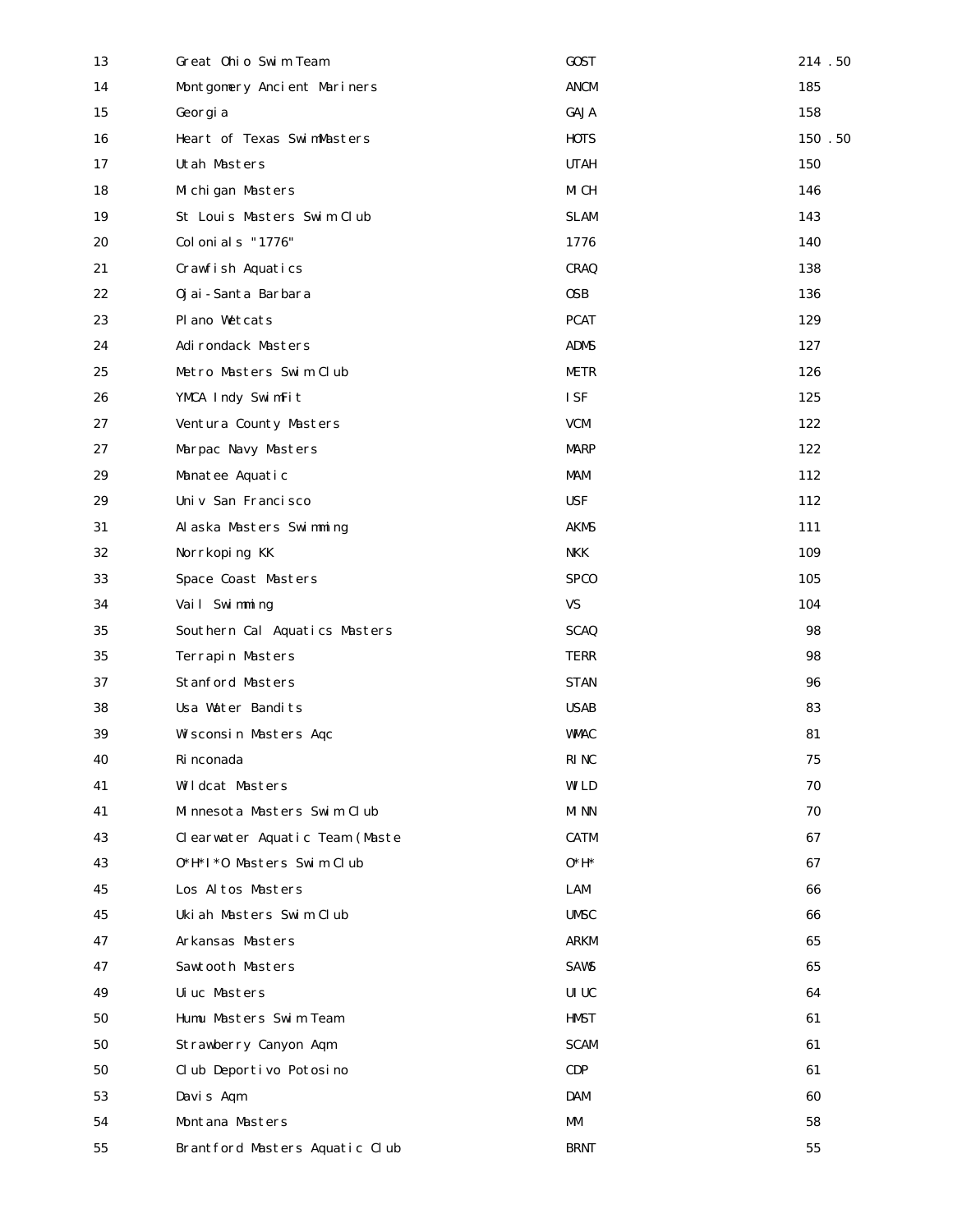| 55 | New Mexico Masters             | <b>NMMS</b>      | 55    |
|----|--------------------------------|------------------|-------|
| 57 | Humuhumunukunukuapuaa          | <b>HUMU</b>      | 54    |
| 58 | Univ Hawaii Masters            | UHM              | 49    |
| 59 | San Marcos Masters             | SMM              | 47    |
| 60 | Huntington Beach Swim Club     | <b>HBSC</b>      | 46.50 |
| 61 | Uci Masters                    | <b>UCI</b>       | 46    |
| 62 | Al legheny Mountain            | AMAM             | 44    |
| 62 | Sierra Marlins Swim Team Maste | <b>SMST</b>      | 44    |
| 62 | Acuatica Nelson Vargas         | <b>ANV</b>       | 44    |
| 65 | Catfish Masters Aquatics       | <b>CMAQ</b>      | 43    |
| 65 | Doc's Indiana University Maste | D <sub>O</sub> C | 43    |
| 67 | Team Orlando Masters           | <b>ORLM</b>      | 41    |
| 67 | Iowa Masters Swimming          | <b>I AMA</b>     | 41    |
| 69 | Masters Of Brazos              | <b>MOB</b>       | 40    |
| 70 | Los Gatos Swim and Racquet Clu | <b>LGSR</b>      | 39    |
| 70 | Maryl and Masters              | <b>MARY</b>      | 39    |
| 70 | <b>Badger Masters</b>          | <b>BDGR</b>      | 39    |
| 73 | Unattached-Brazil              | <b>UNATB</b>     | 38    |
| 74 | Markham Masters Swim Club      | MARK             | 37    |
| 74 | Rocklin Aquatics               | RAMS             | 37    |
| 76 | Dallas Aquatic Masters         | <b>DAMM</b>      | 36    |
| 76 | <b>Gamecock Masters</b>        | <b>GCAM</b>      | 36    |
| 76 | Spondon                        | SP <sub>0</sub>  | 36    |
| 79 | Woodlands Masters Swim Team    | <b>WMST</b>      | 35.50 |
| 80 | El mwood Sharks                | ES               | 33    |
| 80 | Rohnert Park Masters           | <b>RPMS</b>      | 33    |
| 80 | Star Masters                   | <b>STAR</b>      | 33    |
| 83 | Phoenix Masters                | <b>PHOE</b>      | 32    |
| 84 | Crescent Hill Masters Swimming | <b>CHMS</b>      | 31    |
| 85 | Mid Cities Masters             | MCM              | 29    |
| 85 | Los Angeles Peninsula Swimmers | <b>LAPS</b>      | 29    |
| 87 | El Segundo Masters             | <b>SLUG</b>      | 28    |
| 87 | Etobicoke Olympium Masters     | <b>EOMA</b>      | 28    |
| 89 | Asociacion DE Natacion Y Acond | <b>ANAF</b>      | 27    |
| 90 | Napoleon Aquatic Club Masters  | <b>NACM</b>      | 26    |
| 91 | Rolling Hills Mud Sharks       | <b>RHMS</b>      | 25    |
| 92 | Spencer Swim Team              | <b>SPEN</b>      | 24    |
| 92 | Niagara District Masters       | NI AG            | 24    |
| 94 | DC Dept Rec & Parks            | <b>DCRP</b>      | 22    |
| 95 | Menlo Park Masters             | MELO             | 21    |
| 95 | Ucla Bruin Masters             | <b>UCLA</b>      | 21    |
| 97 | Grinnell Alumni Swim Team      | <b>GAST</b>      | 20    |
| 98 | Kenyon Masters                 | <b>KEN</b>       | 19    |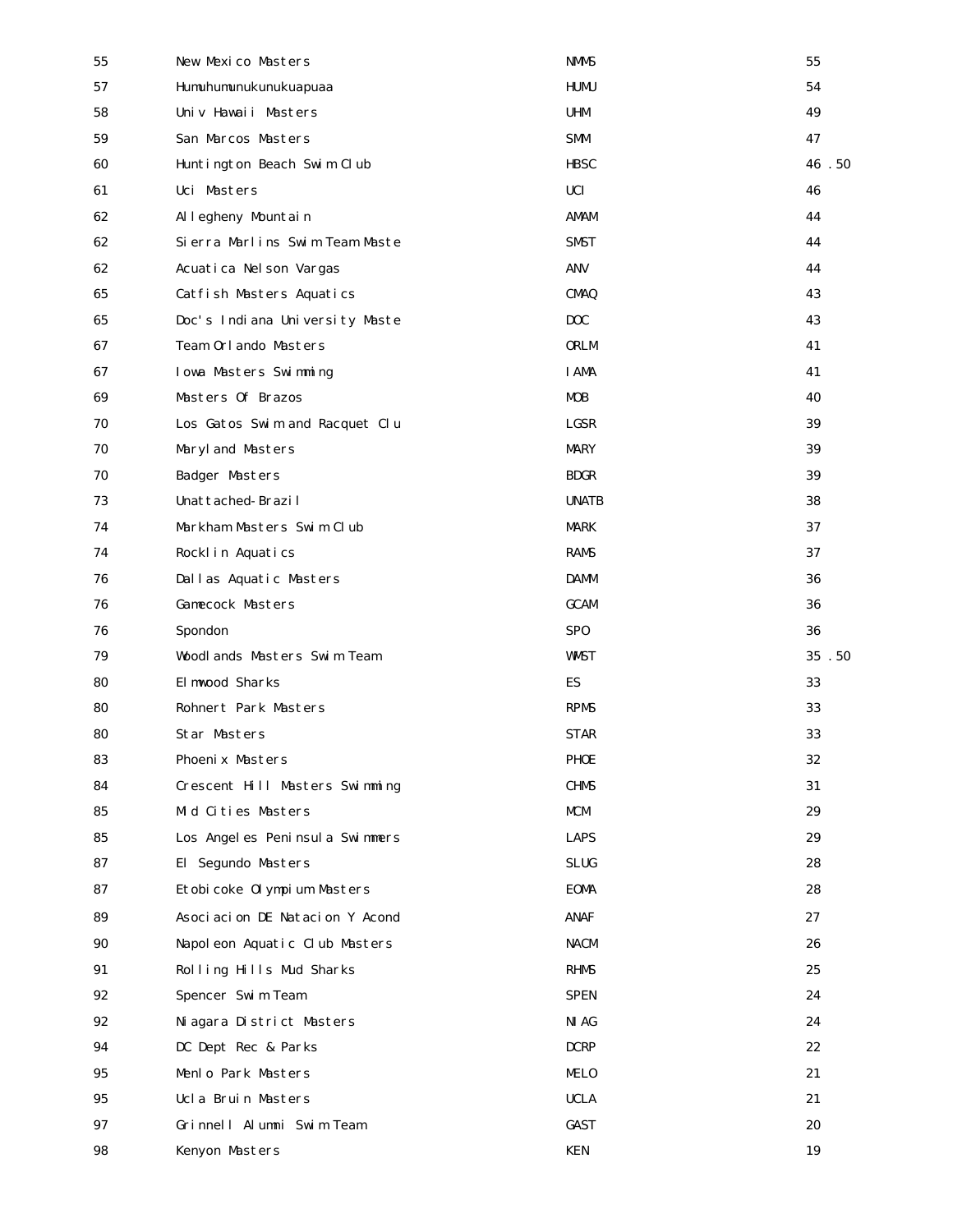| 99  | Golden West Swim Club          | <b>GWSC</b>  | 17.50           |
|-----|--------------------------------|--------------|-----------------|
| 100 | Mission Viejo Masters          | <b>MVN</b>   | 17              |
| 101 | Tampa Bay Aquatic Club         | <b>TBAC</b>  | 15              |
| 102 | Shore Aquatics                 | <b>SAM</b>   | 14              |
| 102 | Club Sport Fremont             | <b>CSPF</b>  | 14              |
| 104 | Windy City Waves               | <b>WCW</b>   | 11              |
| 104 | Texas Aquatics Masters         | <b>TXAM</b>  | 11              |
| 106 | West Austin Athletic Club      | <b>WFLY</b>  | 10              |
| 107 | Mountainview                   | <b>MVM</b>   | 9               |
| 107 | Indian River Community College | <b>IRCC</b>  | 9               |
| 107 | Kona Aquatics                  | <b>KONA</b>  | 9               |
| 107 | Parris Island Mwr Masters      | PI MM        | 9               |
| 111 | Maine Masters Swim Club        | <b>MESC</b>  | 8               |
| 111 | Swim Alberta                   | <b>SPSS</b>  | 8               |
| 111 | I rvi ne Novaquati cs          | <b>NOVA</b>  | 8               |
| 114 | Ilford Swimming Club           | <b>ILF</b>   | 6               |
| 114 | Regina Musky's Masters Swim Cl | <b>RMMSC</b> | 6               |
| 116 | Lake Lytal Masters             | <b>LYTA</b>  | $\mathbf{5}$    |
| 116 | Sqmasters                      | SQM          | $5\phantom{.0}$ |
| 118 | Oklahoma Masters Swim Club     | <b>OKMS</b>  | $\overline{4}$  |
| 119 | Southwest Aquatic Masters      | <b>SWM</b>   | 1               |
| 119 | Tulsa Masters Swim Club        | <b>TULS</b>  | 1               |
| 119 | S W I M Florida Masters Inc    | <b>SWIM</b>  | $\mathbf{1}$    |
|     |                                |              |                 |

**Men's Team Results** Final Team Rankings

# Men - Large Teams

| Pl ace | Team                       |             | Points     |
|--------|----------------------------|-------------|------------|
|        | Pacific Northwest Aquatics | <b>PNA</b>  | 1, 151 .50 |
| 2      | Oregon Masters             | <b>OREG</b> | 805        |

#### Men - Medium Teams

| <b>Pl</b> ace    | Team                     |             | Points |
|------------------|--------------------------|-------------|--------|
| Ŧ,               | Arizona Masters          | ARI Z       | 562    |
| $\boldsymbol{2}$ | Walnut Creek             | <b>WCM</b>  | 554    |
| 3                | The Olympic Club         | <b>TOC</b>  | 425    |
| 4                | San Diego Swim Masters   | <b>SDSM</b> | 387    |
| 5                | North Carolina Masters   | <b>NCMS</b> | 301    |
| 6                | Inland Northwest Masters | I NWM       | 257    |
| 7                | Gold Coast Masters       | GOLD        | 224    |
| 8                | <b>Team Texas</b>        | <b>TTEX</b> | 204    |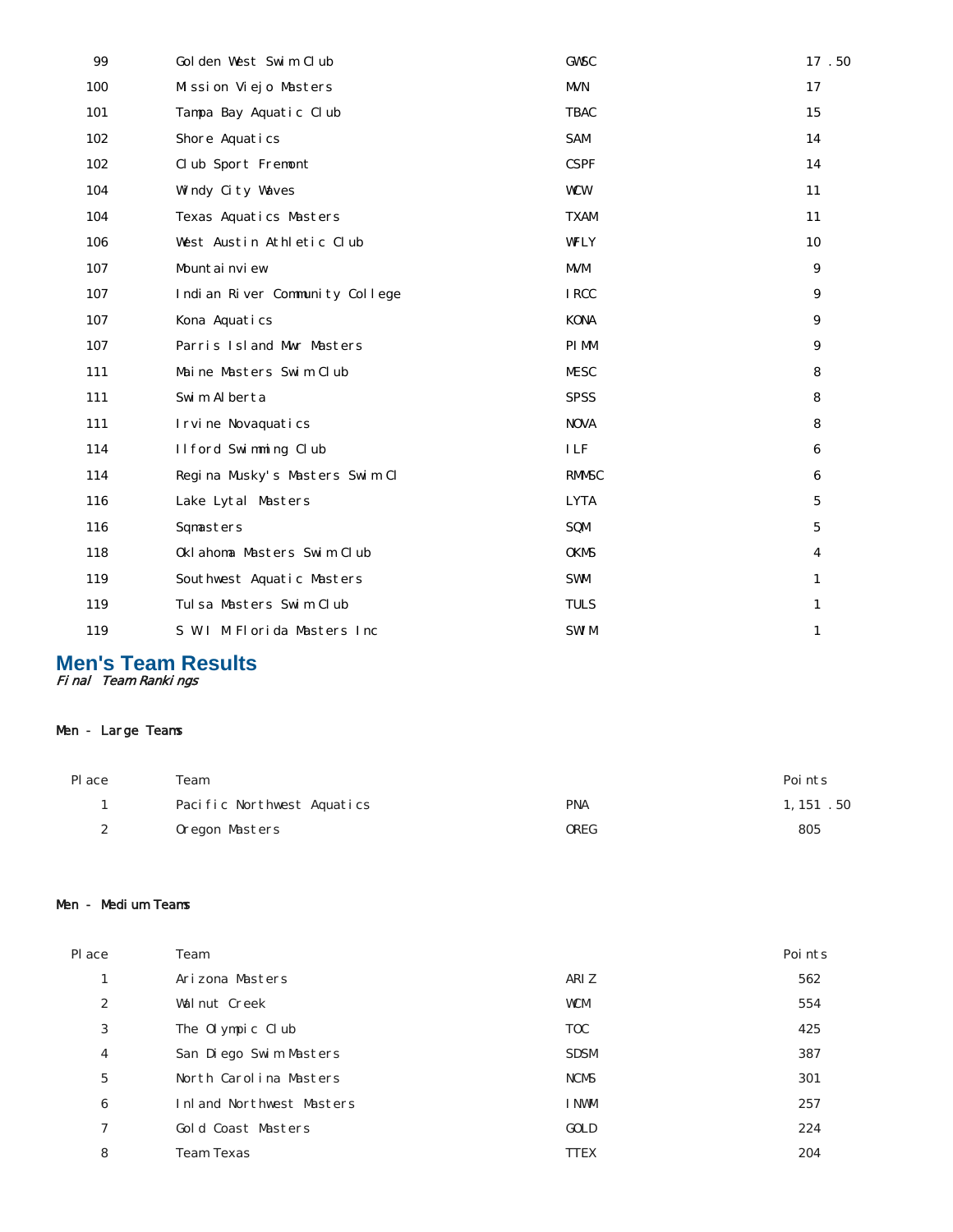| 9  | Rocky Mountain Masters  | <b>RMM</b>  | 173 |
|----|-------------------------|-------------|-----|
| 10 | New England Masters     | <b>NEM</b>  | 159 |
|    | Multnomah Athletic Club | <b>MACO</b> | 122 |

### Men - Small Teams

| Place            | Team                           |                                      | Points  |
|------------------|--------------------------------|--------------------------------------|---------|
| $\mathbf{1}$     | San Mateo Masters Marlins      | <b>SMMM</b>                          | 257     |
| $\boldsymbol{2}$ | Great Ohio Swim Team           | <b>GOST</b>                          | 212 .50 |
| 3                | Florida Maverick Masters       | <b>FMM</b>                           | 210     |
| 4                | Illinois Masters               | I M                                  | 209     |
| 5                | Tamal pais Aquatic             | TAM                                  | 197     |
| $6\phantom{1}6$  | Dynamo Swim Club Masters       | <b>DYNA</b>                          | 189     |
| 7                | St Pete Masters Inc            | <b>SPM</b>                           | 186     |
| 8                | Pennypack Aquatic/Fitness      | <b>PAFC</b>                          | 140.50  |
| $\boldsymbol{9}$ | Oj ai - Santa Barbara          | <b>OSB</b>                           | 136     |
| 10               | Ventura County Masters         | <b>VCM</b>                           | 122     |
| 11               | Univ San Francisco             | <b>USF</b>                           | 112     |
| 11               | Manatee Aquatic                | <b>MAM</b>                           | 112     |
| 13               | Michigan Masters               | MI CH                                | 111     |
| 14               | Si erra Nevada Masters         | <b>SNM</b>                           | 109     |
| 15               | Connecticut Masters            | <b>CONN</b>                          | 104     |
| 16               | Virginia Masters               | <b>VMST</b>                          | 101.50  |
| 17               | Crawfish Aquatics              | <b>CRAQ</b>                          | 97      |
| 18               | YMCA Indy SwimFit              | <b>ISF</b>                           | 95      |
| 19               | Georgia                        | <b>GAJA</b>                          | 86      |
| 20               | Colonials "1776"               | 1776                                 | 82      |
| 21               | Metro Masters Swim Club        | <b>METR</b>                          | 76      |
| 22               | Pl ano Wetcats                 | <b>PCAT</b>                          | 73      |
| 22               | DC Masters                     | <b>DCM</b>                           | 73      |
| 24               | Garden State Masters           | GSM                                  | 72      |
| 24               | Missouri Valley                | <b>MOVY</b>                          | 72      |
| 26               | Adirondack Masters             | <b>ADMS</b>                          | 68      |
| 27               | Ri nconada                     | RI NC                                | 66      |
| 27               | Los Altos Masters              | LAM                                  | 66      |
| 29               | Sawtooth Masters               | <b>SAWS</b>                          | 65      |
| 30               | Uiuc Masters                   | $\ensuremath{\mathsf{UI}}\xspace$ UC | 64      |
| 31               | Strawberry Canyon Aqm          | <b>SCAM</b>                          | 61      |
| 31               | Humu Masters Swim Team         | <b>HMST</b>                          | 61      |
| 31               | St Louis Masters Swim Club     | <b>SLAM</b>                          | 61      |
| 34               | Vail Swimming                  | <b>VS</b>                            | 59      |
| 35               | Davis Aqm                      | DAM                                  | 57      |
| 36               | Brantford Masters Aquatic Club | <b>BRNT</b>                          | 55      |
| 37               | Alaska Masters Swimming        | <b>AKMS</b>                          | 50      |
|                  |                                |                                      |         |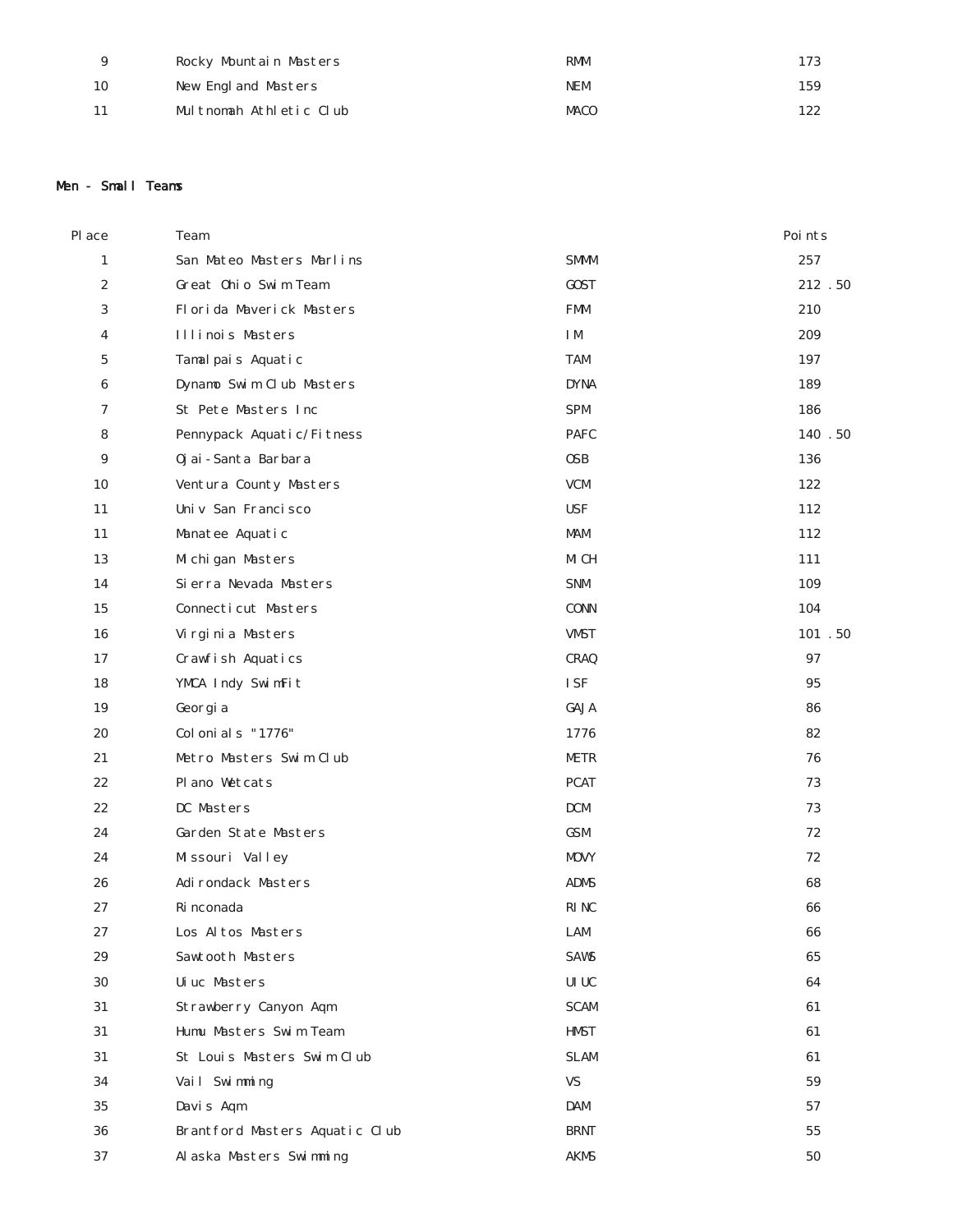| 38 | Univ Hawaii Masters            | <b>UHM</b>       | 49    |
|----|--------------------------------|------------------|-------|
| 38 | Norrkoping KK                  | <b>NKK</b>       | 49    |
| 38 | Montgomery Ancient Mariners    | ANCM             | 49    |
| 38 | Southern Cal Aquatics Masters  | <b>SCAQ</b>      | 49    |
| 42 | <b>Stanford Masters</b>        | <b>STAN</b>      | 48    |
| 43 | Huntington Beach Swim Club     | <b>HBSC</b>      | 46.50 |
| 44 | Uci Masters                    | <b>UCI</b>       | 46    |
| 45 | Acuatica Nelson Vargas         | ANV              | 44    |
| 46 | Catfish Masters Aquatics       | <b>CMAQ</b>      | 43    |
| 46 | Doc's Indiana University Maste | D <sub>O</sub> C | 43    |
| 48 | Montana Masters                | MM               | 41    |
| 48 | Space Coast Masters            | <b>SPCO</b>      | 41    |
| 50 | Masters Of Brazos              | <b>MOB</b>       | 40    |
| 51 | <b>Badger Masters</b>          | <b>BDGR</b>      | 39    |
| 52 | Arkansas Masters               | <b>ARKM</b>      | 38    |
| 53 | <b>Gamecock Masters</b>        | <b>GCAM</b>      | 36    |
| 54 | Unattached-Brazil              | <b>UNATB</b>     | 34    |
| 55 | Minnesota Masters Swim Club    | MI NN            | 33    |
| 55 | Star Masters                   | <b>STAR</b>      | 33    |
| 57 | Phoenix Masters                | <b>PHOE</b>      | 32    |
| 58 | Crescent Hill Masters Swimming | <b>CHMS</b>      | 31    |
| 59 | Masters Swimming British Colum | <b>MSBC</b>      | 30    |
| 60 | Los Angeles Peninsula Swimmers | <b>LAPS</b>      | 29    |
| 60 | Mid Cities Masters             | <b>MCM</b>       | 29    |
| 62 | Etobicoke Olympium Masters     | <b>EOMA</b>      | 28    |
| 63 | El Segundo Masters             | <b>SLUG</b>      | 27    |
| 64 | Heart of Texas SwimMasters     | <b>HOTS</b>      | 26    |
| 65 | Rolling Hills Mud Sharks       | <b>RHMS</b>      | 25    |
| 65 | Clearwater Aquatic Team (Maste | <b>CATM</b>      | 25    |
| 67 | 0*H*I*0 Masters Swim Club      | $0*H*$           | 24    |
| 67 | Spencer Swim Team              | <b>SPEN</b>      | 24    |
| 67 | Niagara District Masters       | NI AG            | 24    |
| 70 | Terrapin Masters               | <b>TERR</b>      | 23    |
| 71 | DC Dept Rec & Parks            | <b>DCRP</b>      | 22    |
| 72 | Menlo Park Masters             | <b>MELO</b>      | 21    |
| 73 | Grinnell Alumni Swim Team      | <b>GAST</b>      | 20    |
| 74 | Kenyon Masters                 | <b>KEN</b>       | 19    |
| 75 | Golden West Swim Club          | <b>GWSC</b>      | 17.50 |
| 76 | Utah Masters                   | <b>UTAH</b>      | 17    |
| 77 | Tampa Bay Aquatic Club         | <b>TBAC</b>      | 15    |
| 78 | Shore Aquatics                 | SAM              | 14    |
| 79 | Sierra Marlins Swim Team Maste | <b>SMST</b>      | 13    |
| 80 | Texas Aquatics Masters         | <b>TXAM</b>      | 11    |
| 81 | Team Orlando Masters           | <b>ORLM</b>      | 10    |
| 82 | Parris Island Mwr Masters      | PI MM            | 9     |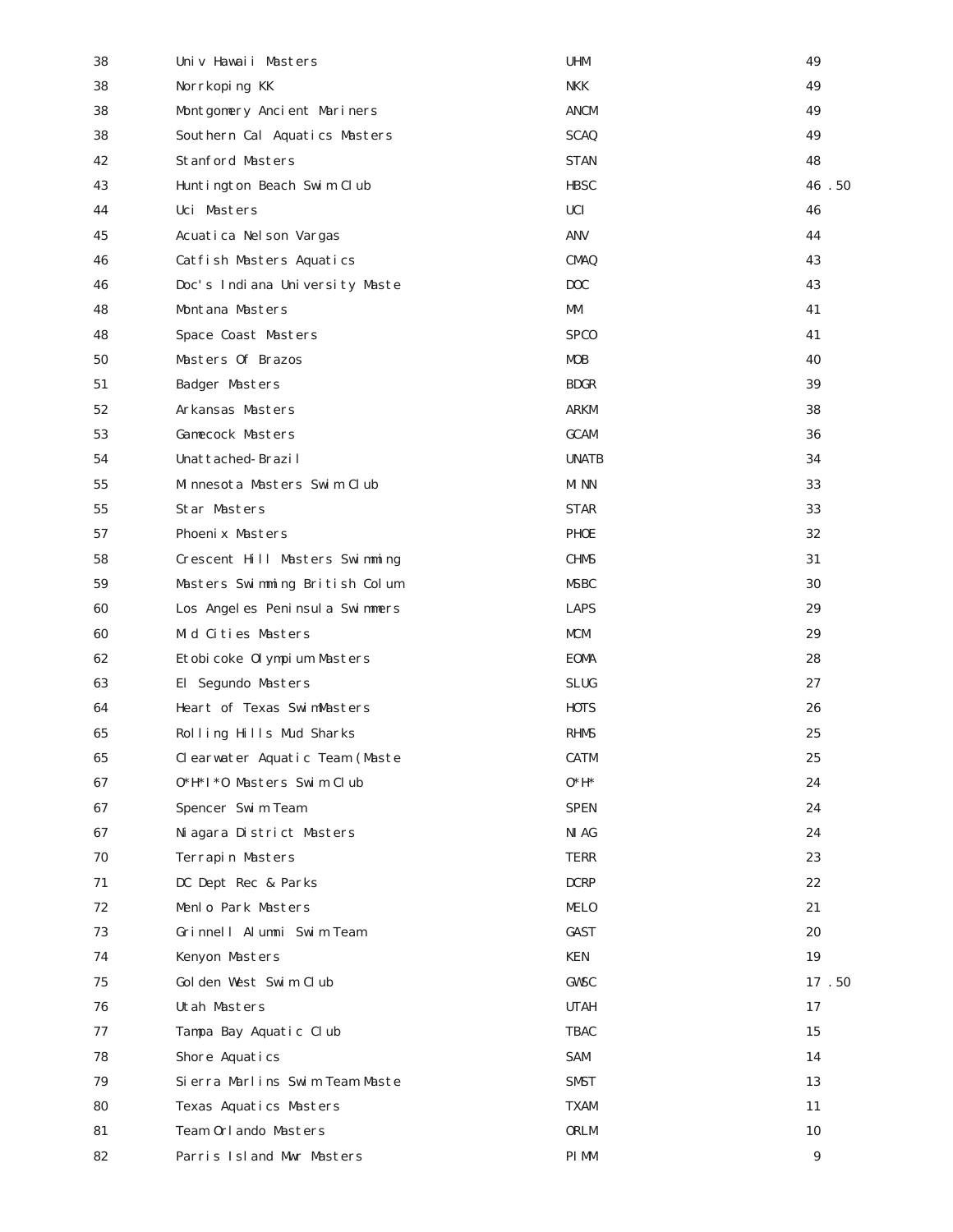| 82 | Mountainview            | <b>MVM</b>  | 9                |
|----|-------------------------|-------------|------------------|
| 82 | Kona Aquatics           | <b>KONA</b> | 9                |
| 85 | I rvi ne Novaquati cs   | <b>NOVA</b> | 8                |
| 85 | Maine Masters Swim Club | <b>MESC</b> | 8                |
| 87 | Dallas Aquatic Masters  | <b>DAMM</b> | 6                |
| 87 | Ilford Swimming Club    | <b>ILF</b>  | 6                |
| 87 | Windy City Waves        | <b>WCW</b>  | 6                |
| 90 | Sqmasters               | SQM         | 5                |
| 90 | Lake Lytal Masters      | <b>LYTA</b> | 5                |
| 92 | Marpac Navy Masters     | <b>MARP</b> | $\boldsymbol{2}$ |
| 93 | Tulsa Masters Swim Club | <b>TULS</b> | 1                |
|    |                         |             |                  |

# **Women's Team Results** Final Team Rankings

### Women - Large Teams

| Pl ace           | Team                       |            | Points |
|------------------|----------------------------|------------|--------|
|                  | Pacific Northwest Aquatics | <b>PNA</b> | l. 431 |
| $\boldsymbol{2}$ | Oregon Masters             | OREG       | 783.50 |

### Women - Medium Teams

| Pl ace | Team                     |             | Points |
|--------|--------------------------|-------------|--------|
| ı      | Walnut Creek             | <b>WCM</b>  | 621    |
| 2      | Arizona Masters          | ARI Z       | 555    |
| 3      | DC Masters               | <b>DCM</b>  | 444    |
| 4      | San Diego Swim Masters   | <b>SDSM</b> | 429    |
| 5      | Multnomah Athletic Club  | <b>MACO</b> | 402    |
| 6      | Missouri Valley          | <b>MOVY</b> | 205    |
| 7      | Inland Northwest Masters | I NWM       | 141    |

# Women - Small Teams

| Place          | Team                           |             | Points |
|----------------|--------------------------------|-------------|--------|
| 1              | Gold Coast Masters             | <b>GOLD</b> | 282    |
| 2              | The Olympic Club               | <b>TOC</b>  | 248    |
| 3              | Virginia Masters               | <b>VMST</b> | 241    |
| $\overline{4}$ | North Carolina Masters         | <b>NCMS</b> | 222    |
| $\overline{5}$ | Garden State Masters           | <b>GSM</b>  | 219    |
| 6              | Masters Swimming British Colum | <b>MSBC</b> | 206    |
| 7              | Tamalpais Aquatic              | <b>TAM</b>  | 175    |
| 8              | New England Masters            | <b>NEM</b>  | 133    |
| 8              | Utah Masters                   | <b>UTAH</b> | 133    |
| 10             | Montgomery Ancient Mariners    | ANCM        | 128    |
| 10             | Florida Maverick Masters       | <b>FMM</b>  | 128    |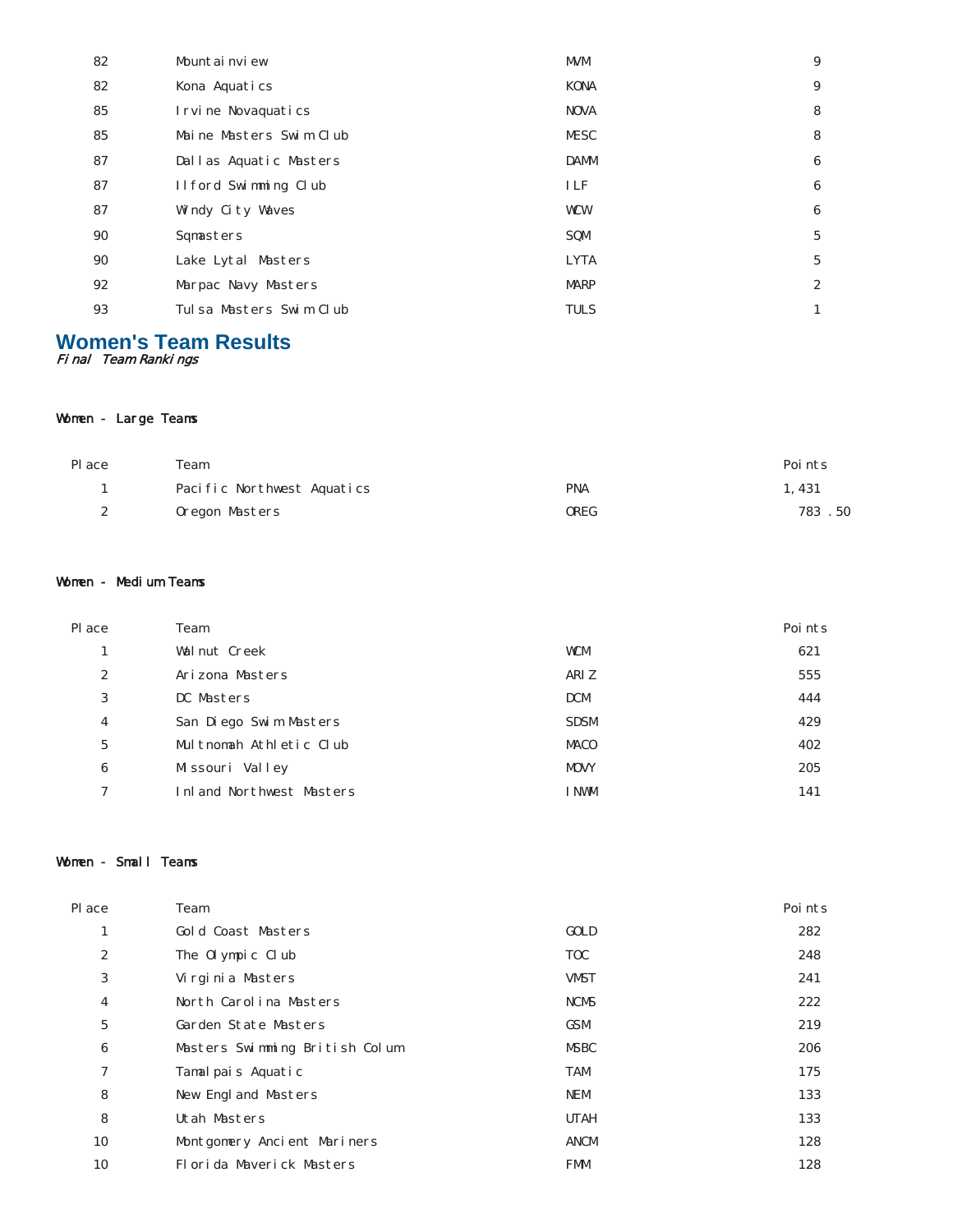| 12 | Heart of Texas SwimMasters     | <b>HOTS</b>     | 124.50 |
|----|--------------------------------|-----------------|--------|
| 13 | Connecticut Masters            | <b>CONN</b>     | 123    |
| 14 | Sierra Nevada Masters          | <b>SNM</b>      | 119    |
| 15 | Pennypack Aquatic/Fitness      | <b>PAFC</b>     | 112    |
| 16 | Marpac Navy Masters            | <b>MARP</b>     | 96     |
| 17 | Illinois Masters               | I M             | 85.50  |
| 18 | Usa Water Bandits              | <b>USAB</b>     | 83     |
| 19 | St Louis Masters Swim Club     | <b>SLAM</b>     | 82     |
| 20 | Wisconsin Masters Aqc          | <b>WMAC</b>     | 81     |
| 21 | Georgia                        | GAJA            | 72     |
| 22 | <b>Team Texas</b>              | <b>TTEX</b>     | 71     |
| 23 | Wildcat Masters                | WI LD           | 70     |
| 24 | Ukiah Masters Swim Club        | <b>UMSC</b>     | 66     |
| 25 | Space Coast Masters            | <b>SPCO</b>     | 64     |
| 26 | Terrapin Masters               | TERR            | 63     |
| 27 | Alaska Masters Swimming        | <b>AKMS</b>     | 61     |
| 27 | Club Deportivo Potosino        | CDP             | 61     |
| 29 | Norrkoping KK                  | NKK             | 60     |
| 30 | Adirondack Masters             | <b>ADMS</b>     | 59     |
| 31 | Colonials "1776"               | 1776            | 58     |
| 32 | Plano Wetcats                  | <b>PCAT</b>     | 56     |
| 33 | New Mexico Masters             | <b>NMMS</b>     | 55     |
| 34 | Humuhumunukunukuapuaa          | HUMU            | 54     |
| 35 | St Pete Masters Inc            | <b>SPM</b>      | 53     |
| 36 | Dynamo Swim Club Masters       | <b>DYNA</b>     | 52     |
| 37 | Rocky Mountain Masters         | RMM             | 51     |
| 38 | Metro Masters Swim Club        | METR            | 50     |
| 39 | Southern Cal Aquatics Masters  | <b>SCAQ</b>     | 49     |
| 40 | <b>Stanford Masters</b>        | <b>STAN</b>     | 48     |
| 41 | San Marcos Masters             | <b>SMM</b>      | 47     |
| 42 | San Mateo Masters Marlins      | <b>SMMM</b>     | 46     |
| 43 | Vail Swimming                  | <b>VS</b>       | 45     |
| 44 | Al legheny Mountain            | AMAM            | 44     |
| 45 | 0*H*I*0 Masters Swim Club      | $0*H^*$         | 43     |
| 46 | Clearwater Aquatic Team (Maste | <b>CATM</b>     | 42     |
| 47 | Crawfish Aquatics              | <b>CRAQ</b>     | 41     |
| 47 | Iowa Masters Swimming          | I AMA           | 41     |
| 49 | Maryl and Masters              | <b>MARY</b>     | 39     |
| 49 | Los Gatos Swim and Racquet Clu | LGSR            | 39     |
| 51 | Markham Masters Swim Club      | MARK            | 37     |
| 51 | Rocklin Aquatics               | RAMS            | 37     |
| 51 | Minnesota Masters Swim Club    | MI NN           | 37     |
| 54 | Spondon                        | SP <sub>0</sub> | 36     |
| 55 | Woodlands Masters Swim Team    | <b>WMST</b>     | 35.50  |
| 56 | Michigan Masters               | MI CH           | 35     |
| 57 | Rohnert Park Masters           | <b>RPMS</b>     | 33     |
| 57 | El mwood Sharks                | ES              | 33     |
| 59 | Team Orlando Masters           | ORLM            | 31     |
|    |                                |                 |        |